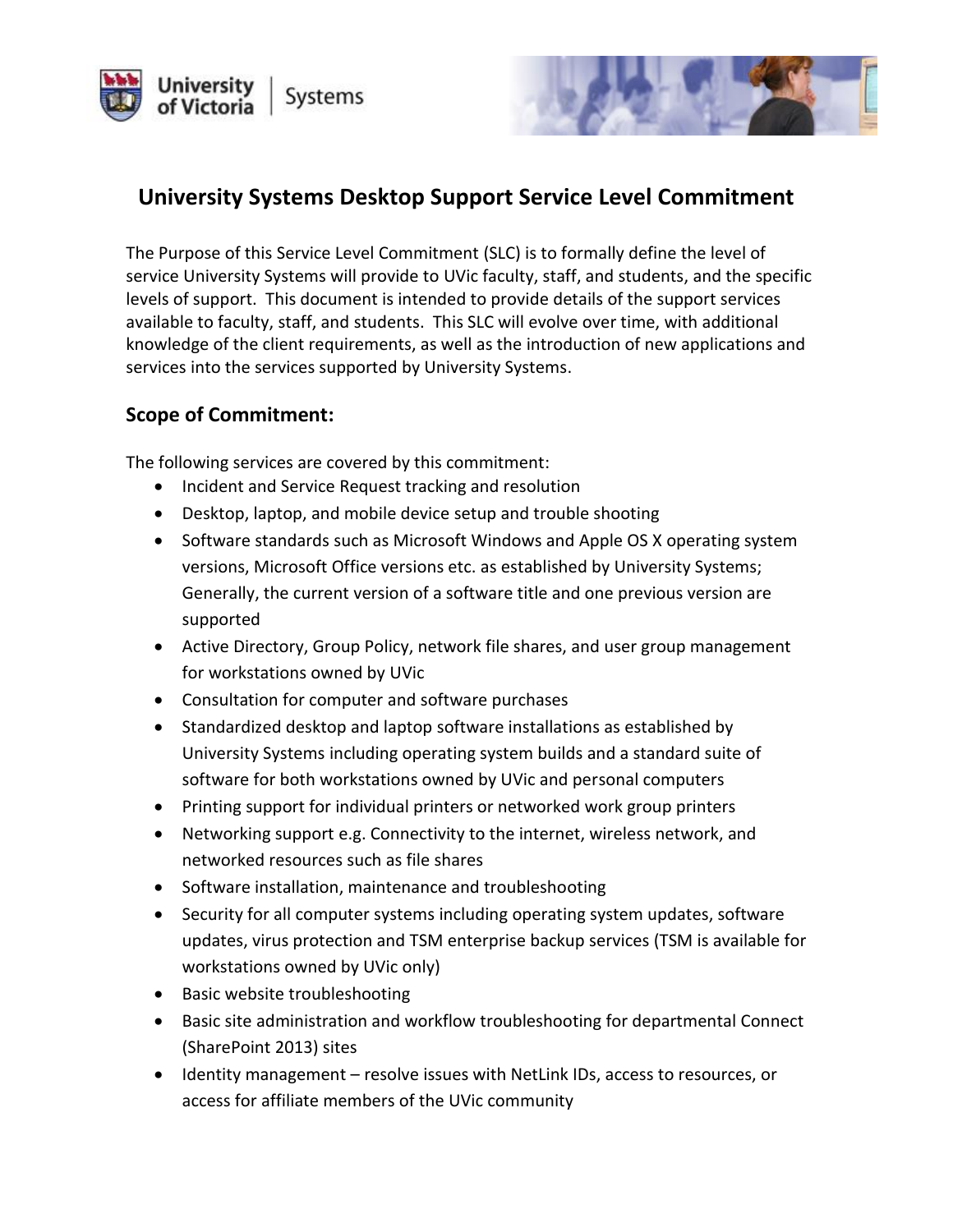Point of contact for servers, databases, and enterprise applications that are managed by University Systems (such as email servers, departmental file shares, web servers, centrally-hosted databases, etc.)

#### **Out of Scope:**

- Support and maintenance of servers, databases, and applications that are not managed by University Systems
- Support of non-standard software (supported by the software vendor)
- Support for workstations that are not using Microsoft Windows or Mac OS as an operating system
- Maintain an inventory of hardware owned by a department and develop a plan to retire and replace this hardware
- Maintain an inventory of software licenses and installation media
- Transportation of computer hardware to/from the Computer Help Desk for service
- On-site support for locations outside of the Gordon Head UVic campus

## **Hours of Support:**

The Computer Help Desk (CHD) is available to provide support Monday through Friday, 8:00 a.m. – 6:00 p.m. excluding statutory holidays. Outside of hours of support, call the CHD and leave a voice mail, submit a request for help on the CHD website <http://www.uvic.ca/systems>, or email the CHD at [helpdesk@uvic.ca.](mailto:helpdesk@uvic.ca)

#### **Method of Requesting Services:**

Under normal circumstances clients are requested to contact University Systems for support using the following methods:

- Submit a request for help on the Computer Help Desk website <http://www.uvic.ca/systems>
- **Email to the Computer Help Desk at [helpdesk@uvic.ca](mailto:helpdesk@uvic.ca)**
- Call the Computer Help Desk at 250-721-7687

#### **Response Process:**

Once a client requests service, the Computer Help Desk staff will attempt to resolve the issue immediately. If the problem cannot be solved on the first interaction, the Computer Help Desk staff enters a trouble ticket into a tracking system called Homer. The system automatically generates a ticket number and sends the client an email acknowledging that a trouble ticket has been created. Clients can use the trouble ticket number to view progress on their trouble ticket at [www.uvic.ca/systems](http://www.uvic.ca/systems) .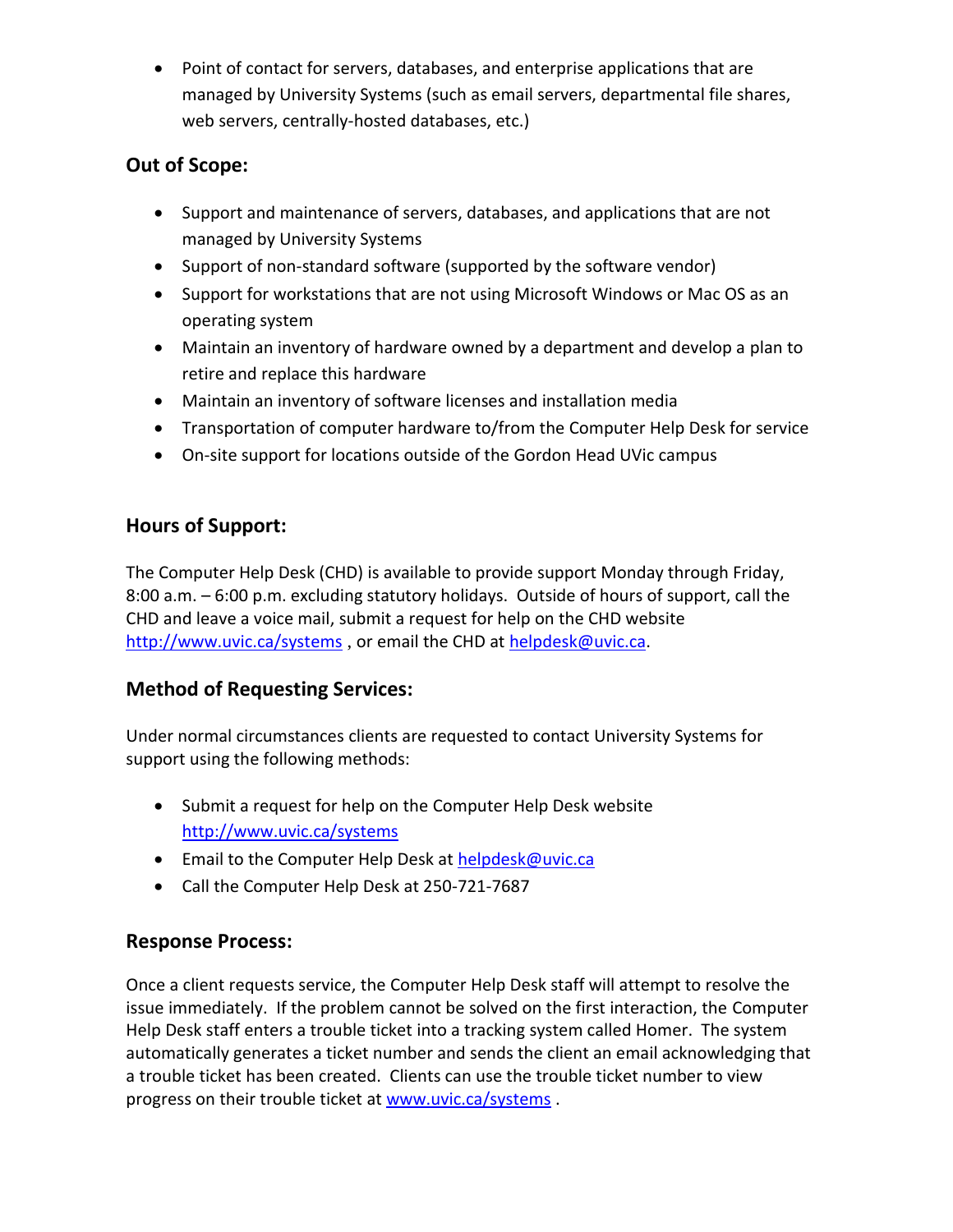### **University Systems Staff Responsibilities:**

- Provide client with trouble ticket number and estimate resolution time during initial contact
- Keep client informed of progress regarding service request/incident by making the trouble ticket available for viewing online at anytime
- Escalate all issues not resolved at the Computer Help Desk level (tier 1) to appropriate Subject Matter Experts (SME) in University Systems
- Service requests or incidents that require a site visit will be scheduled when convenient for the client and when staff is available
- Prior to closing a work order, verify with the client that the request/incident has been resolved to their satisfaction
- Provide client with an opportunity to submit feedback on the support interaction with the Computer Help Desk via online survey

#### **Client Responsibilities:**

- Report all requests/incidents via the Computer Help Desk
- Provide a clear description of the request/incident
- Provide names of individual(s) to be contacted, their phone number(s) and office location
- Be available to assist with incident resolution
- Maintain knowledge of computer usernames and passwords
- Purchasing software licenses and having media available when required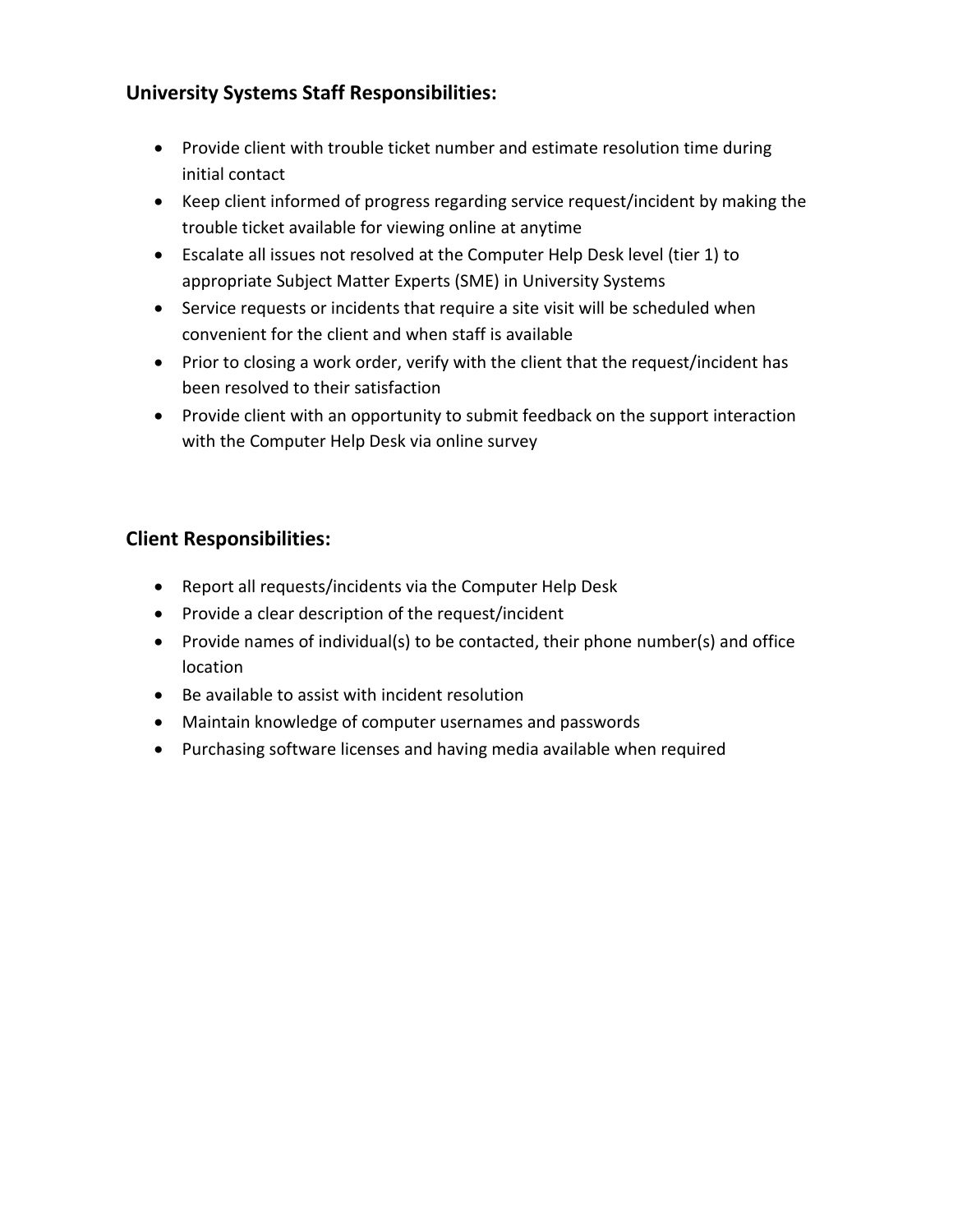## **Terms and Conditions of the Commitment**

#### 1) Term of Commitment

This commitment shall be in effect until it is superseded by a revised commitment.

2) Supervision of University Systems Personnel

University Systems is solely responsible for the supervision of University Systems personnel, by providing guidance and advice in accordance with this agreement.

3) Prioritization of Issues

The Computer Help Desk is responsible for supporting several thousand faculty, staff, and students on campus. All requests and issue reports will be prioritized by the Computer Help Desk based on the scope and severity of the issue, then handled in priority sequence.

#### 4) Standard Costs

For our supported products, there is no charge for information, advice, and initial problem resolution; however, extended services including site visits, are subject to the fees below.

| <b>Charging rates</b>                                                   | <b>Students</b> | Faculty, Staff,<br>and Others |
|-------------------------------------------------------------------------|-----------------|-------------------------------|
| Initial consultation                                                    | No charge.      | No charge.                    |
|                                                                         | Maximum of      | Maximum of                    |
|                                                                         | 15 minutes.     | 15 minutes.                   |
| Configuration to access campus network resources including:             | No charge.      | No charge.                    |
| UVic network                                                            |                 |                               |
| ResNet                                                                  |                 |                               |
| Wireless                                                                |                 |                               |
| Public Access Network ports<br>٠                                        |                 |                               |
|                                                                         |                 |                               |
| System rebuild: data will be backed up and scanned for viruses; hard    | \$50.00, flat   | \$75.00 per                   |
| drive will be formatted; Operating System will be reinstalled; security | rate.           | hour.                         |
| updates will be applied; data will be restored; and anti-virus software |                 |                               |
| will be installed. You will need your media, and proof of ownership.    |                 |                               |
| You may lose customization and preferences.                             |                 |                               |
| Cleaning a virus infected system by rebuild. This is the recommended    | \$50.00, flat   | \$75.00 per                   |
| method. For details, see above.                                         | rate.           | hour.                         |
| Recovering lost or damaged data.                                        | \$50.00 per     | \$75.00 per                   |
|                                                                         | hour.           | hour.                         |
| Installation of software applications.                                  | \$50.00 per     | \$75.00 per                   |
|                                                                         | hour.           | hour.                         |
| User-installable hardware installation by a Hardware Certified          | \$50.00 per     | \$75.00 per                   |
| Consultant.                                                             | hour.           | hour.                         |
| General troubleshooting of hardware/software problems.                  | \$50.00 per     | \$75.00 per                   |
|                                                                         | hour.           | hour.                         |

Prices include applicable taxes. Hourly rates will be pro-rated in \$25 increments.